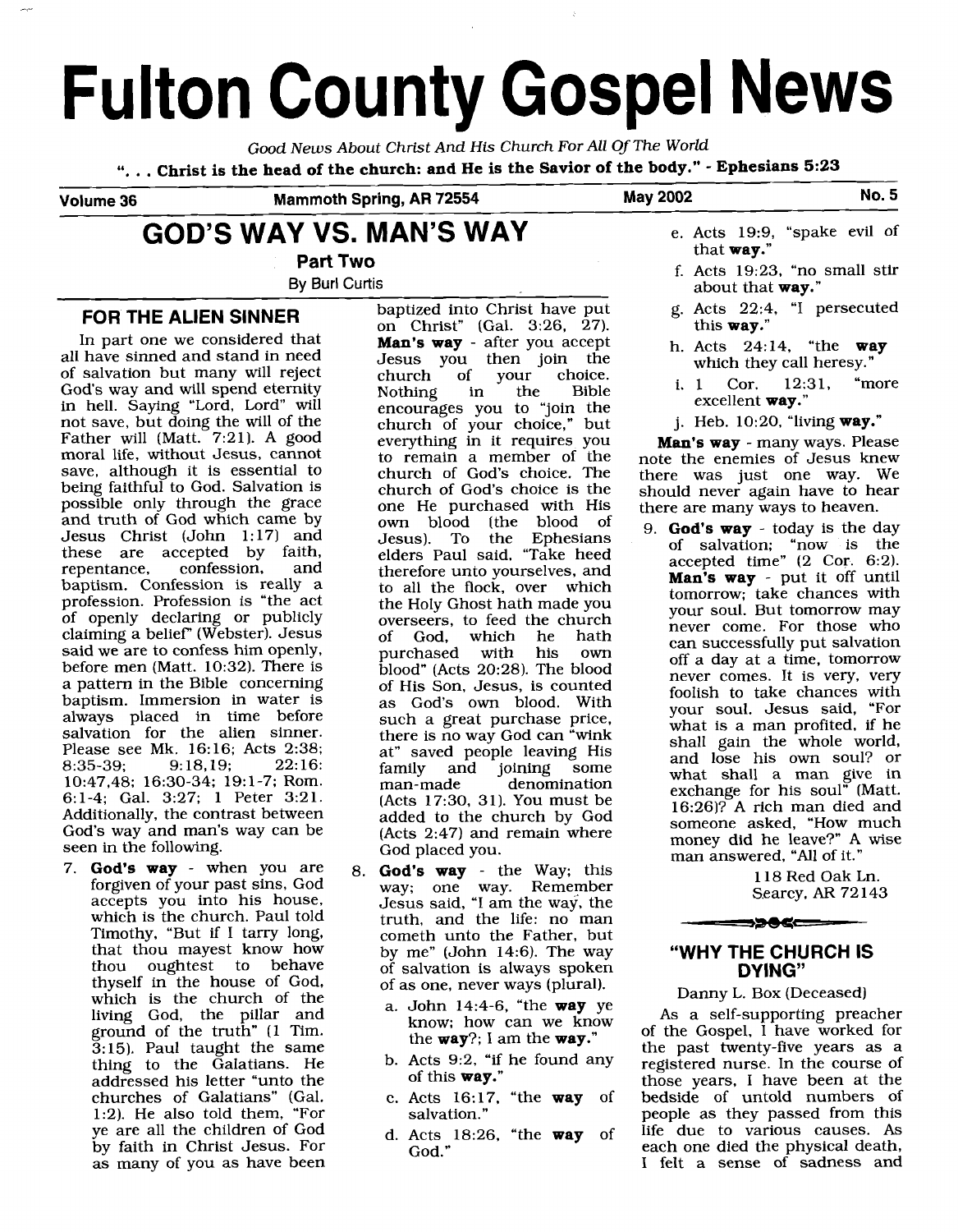#### **FULTON COUNTY GOSPEL NEWS**  USPS Publication #211780

... is a Periodical publication issued monthly by the Church of Christ at Third and Bethel (P.O. Box 251), Mammoth Spring, **AR** 72554-025 1. **POSTMASTER: Please mail all changes of address to the above address.** 

**FCGN** is mailed free of charge to any who care to receive it. We will be happy to add any names to the regular mailing list. If you send in a name we<br>must have a complete address.  $\epsilon$  have a complete address, including number and street name, or R.R. or HCR number, plus box number. or a P.O. Box number and the **NINE DIGIT ZIP CODE.** This paper is supported by voluntary contributions for which we are grateful. Financial information will be furnished upon request. **Mail all address corrections or manuscripts to:** 

#### **FllLTON COllNTY GOSPEL NEWS**

**P.O.** Box **251**  Mammoth Spring, AR 72554

| TED J. CLARKE  EDITOR                                                                       |
|---------------------------------------------------------------------------------------------|
| E-Mail  cocfcgn@ozarks.com<br>Website                                                       |
| www.fultoncountygospelnews.org<br>Joseph Chase - Webmaster<br>E-mail: chasejoseph@yahoo.com |

sorrow, but none of those deaths bothered me as much as what I am seeing happen in the Lord's church. I am seeing congregations<br>of the Lord's church die of the Lord's church spiritually. The reasons for this spiritual death are many, but we will look at only a few.

**The Lord's church is dying because it is not being fed.** Just as we need the right kind of food for this physical body to grow and be healthy, so must the church have the right food. That food is the Word of God. One of the entreaties given to the elders in Acts 20:28 was to "feed the flock." What are they to feed the flock? According to Peter, we are to be fed and desire the "sincere milk of the word," that we might grow in a knowledge of the Lord (1 Peter 2:2). Paul told the young man Timothy to "preach the word," and went on to tell him to use this word to "reprove, rebuke, exhort with all long suffering. When the Word is being preached from the pulpit, in our classrooms, and from house to house, we don't have to worry about the church dying because this spiritual food will sustain us.

Brethren let's stop starving the church to death, and feed it!

**The church is dying because it is being poisoned.** We are being poisoned by men who would pervert the gospel. Paul warned against those who would pervert the gospel of Christ and told the church at Galatia that anyone who would preach any other gospel would be accursed  $(Gal. 1:6-9)$ . We have men now among us preaching their preaching "damnable heresies," and many brethren are being led away from the truth. John warned us in Second John 9-11 not to have anything to do with these men, because if we do, we are just as guilty of poisoning the church as they are. Brethren, false teachers are deadly to the church!

**The church is dying because is it being neglected.** The church is being neglected by elders who are instructed to "take heed unto the flock" (Acts 20:28). If an eldership is paying attention as they should, then false doctrine, worldly practices, and sin that would destroy the church will be kept out. The church is also being<br>neglected by many of its by many members. We have members who pay no attention to Heb. 10:25, but willfully forsake the assembly and think nothing of it. These members put more emphasis on<br>playing and their own playing and their own<br>entertainment than they do entertainment than they worshipping God, little realizing that their behavior is causing the church to die.

**The church is dying because its mission has been changed.**  The mission of the church has been, and will always be to teach the gospel to the lost (Matt. 28:lB-20; Mark 16: 15,16); to edify, or build the brethren up spiritually (1 Thess.. 5:11; 1 Cor.<br>14:26: Rom. 14:19): and  $14:19$ ; benevolence, or the helping of those in need (Gal. 6:lO; Matt. 25:36-46). Today, though, the emphasis has been placed more on entertainment and playing, and pleasing ourselves, than on the actual work of the church. That is why the church is dying.

Brethren, the church is dying a little more each day, congregation by congregation, individual by individual. What can we do to turn it around: Paul told us in 1 Cor. 15:58 . . . "Therefore my beloved<br>brethren, Be ye steadfast, brethren, Be ye steadfast, unmovable, always abounding in the work of the Lord; forasmuch as ye know that your labor is not in vain in the Lord". Brethren, the church, the body of Christ is worth saving, so let's work to that end.

**[Editor's Note:** This article is a memorial tribute to brother memorial tribute Danny Box, a faithful gospel preacher who died a few weeks ago at the age of 51. We offer our deepest sympathy to the good family Danny left behind and pray the Lord's richest blessings upon them until that grand and eternal reunion in heaven.]

#### **BUILDING ACCORDING TO THE PATTERN**

#### **by** Bruce Stulting

We recognize the pattern principle in many areas of our lives. The seamstress needs a reliable pattern in order to make a dress. A carpenter needs a good set of blueprints in order to construct a building. Without some sort of guide or instruction, they would be in the dark regarding what their clients wanted.

The pattern principle is especially true regarding spiritual matters. In order to know what God desires, the Christian must have a pattern  $(1 \text{Cor. } 2:11)$ . Jehovah has never left man to his own wisdom when it comes to spiritual matters. As Jeremiah stated, "0 LORD, I know that the way of man is not in himself: it is not in man that walketh to direct his steps" (Jer. 10:23). In spiritual<br>matters. we are completely we are completely dependent upon God's revealed will (2 Tim 3: 16, 17; 2 Pet. 1:3).

Suppose you were to take ten seamstresses from different parts of the world and give them the same pattern, materials and equipment. Even though they are working independently of one another, by following the pattern they will all produce an identical dress. The same could be said of carpenters following the same blueprints. Now, apply this same principle to the New Testament pattern for the church. If we all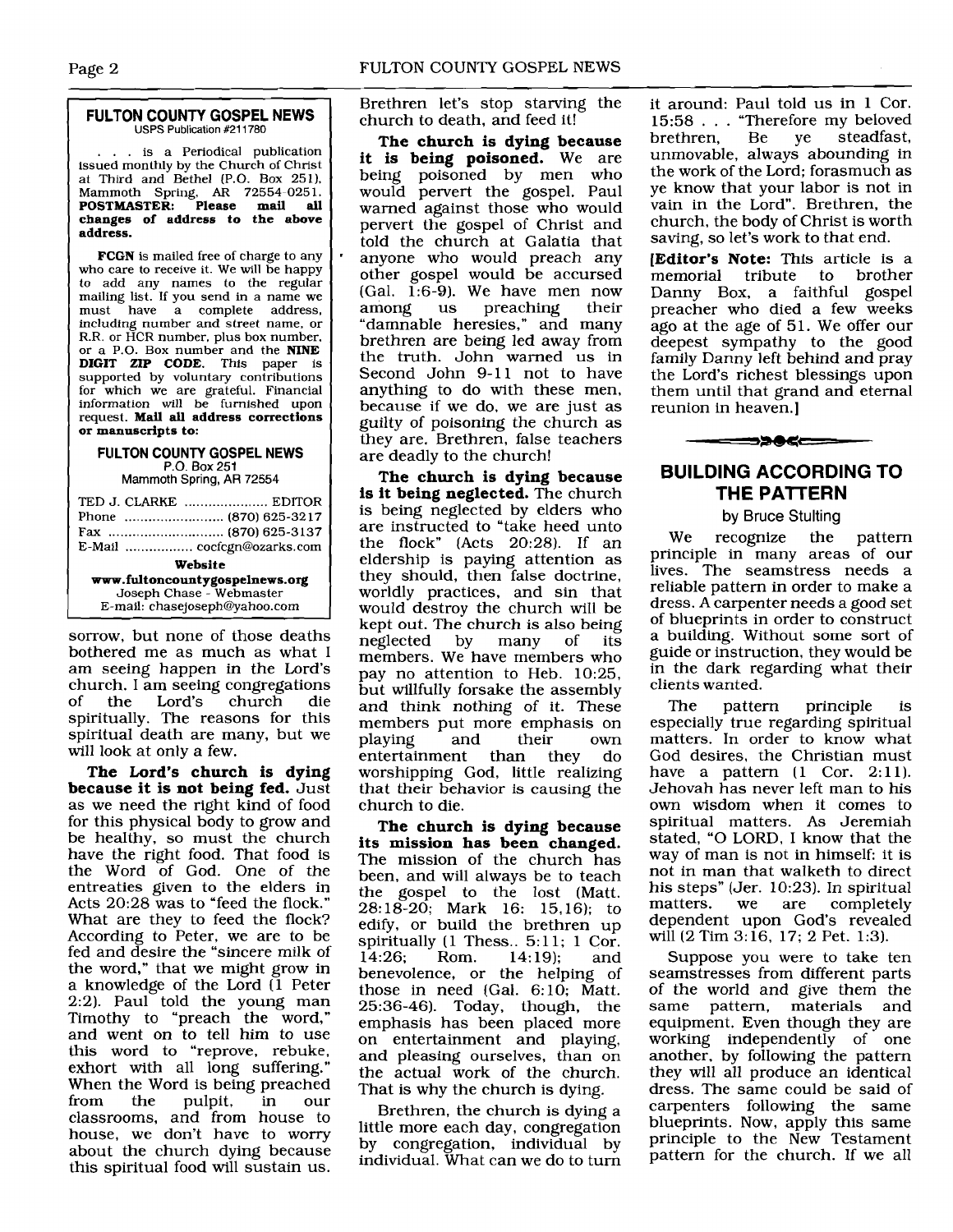build according to God's pattern, without addition, subtraction, substitution or alteration, we will have exactly what God intended; the church.

The pattern principle is found throughout the Bible. Noah built the ark according to the pattern given to him by God (Gen. 6:14-22). Moses had to build the tabernacle according to the pattern (Ex. 25: 8,9,40). God destroyed Nadab and Abihu when they departed from the pattern of worship in the tabernacle. Later,<br>Solomon built the Temple Solomon built the Temple according to Jehovah's detailed pattern (1 Chron. 28: 11 -19).

The New Testament church must be built according to God's pattern. In Hebrews 8:4,5 we read, "For if he were on earth, he should not be a priest, seeing that there are priests that offer gifts according to the law: Who serve unto the example and shadow of heavenly things, as Moses was admonished of God when he was about to make the tabernacle: for, See, saith he, that thou make all things according to the pattern showed to thee in the mount." The point in context is, that when God instituted the Old Testament priesthood as a type of the true priesthood, Moses could not change or alter it in any way. He was to simply build according to the pattern. Neither should we change or alter the pattern that God has ordained for His church in the New Testament.

There are other principles in the New Testament that are similar to the idea of a pattern.<br>The early church continued church continued<br>in the apostles' steadfastly doctrine (Acts 2:42]. The apostles' doctrine was the pattern that the Christians followed in the first century. All who depart from the pattern today will face the same condemnation that Nadab and Abihu did when they departed. Churches, with variations from New Testament doctrine in name, worship, organization, plan of salvation, etc., cannot say that they are following the apostles. Those who teach and practice things contrary to the doctrine or<br>traditions received from the traditions received from apostles are to be marked and avoided (Rom. 16: 17, 18; 2 Thess.. 3:6).

The law of sowing and reaping also illustrates the pattern principle, In the natural order of things, everything reproduces after it's own kind. If you plant corn, don't expect to reap okra. Don't breed horses and expect to get cows. The Word of God is likened to a seed  $(Lk. 8:11)$ . The Seed of God's Word, when planted in the hearts of men, will produce a Christian. It has well been said that the Bible only produces Christians only and the only Christians. If we take the Word of God and plant it in a community, you will produce a New Testament Church. However, if you depart from the pattern and plant the seed produced by the wisdom of<br>men, you will produce a men, you will produce a<br>man-made denomination. In denomination. In other words, if you corrupt the seed, you corrupt the crop.

We must faithfully build according to the pattern, as did Noah, Moses and Solomon. When we build according to the pattern, we will have the same name, foundation, law, plan of salvation, organization and worship, etc. as did the original church. If we want to be pleasing to God, we must be a member of a church that is, in essentials, identical to the one in the New Testament. If we are part of anything other than what is revealed in the New Testament, we have not built according to the pattern. There are those today who are laboring in vain because they have not followed the pattern of God in building His house (1 Tim. 3:15; Psa.  $127:1$ ). Though they have labored diligently, and constructed a visible organization, they did not plant the pure seed of God's Word and will thus be rooted up in the last day (Matt.  $15:13$ ).

We of the churches of Christ passage simply teaches that there<br>labor diligently to follow the is nothing we can do that makes labor diligently to follow the is nothing we can do that makes<br>pattern found in the New God *owe* us anything: much less Testament. We plead with all who salvation. believe in Christ to join us in being just Christians. We stand ready to help all who would leave denominationalism and return to the simple pattern of New Testament Christianity. May God bless your study of His word and may you always seek to live and worship according to the pattern.

> 981 Fish Hatchery Rd. Huntsville, **TX** 77340

#### **FAITH THAT BRINGS SALVATION: A MIRACULOUS GIFT?**

#### by Ron Wilson

Some folks would have us to believe that we are to pray to God for faith that will save us. But that doesn't harmonize with what the Bible teaches. Hebrews 11:6 teaches that *without faith it is impossible to please* God. If one prays for faith, doesn't that imply that one does not have faith? But if one does not have faith, how can that prayer be pleasing to God? furthermore James says, "But let him ask in faith  $\ldots$ . (James 1:6). To ask God for faith, implies one does not have faith, but if one does not have faith, one is not asking in faith, therefore, one will not get faith! If not, why not?

Others say that faith is a *miraculous gift.* I don't recall a single instance in the Bible where faith was miraculously given by God for salvation. Romans 10: 17 states, "So then faith comes by hearing, and hearing by the word of God." This is certainly what John was writing about in John 20:30-3 **1,** when advising that one read his account of Jesus' works in order to obtain belief [a synonym of faith). Ephesians 2:8 tells us that, "For by grace you have been saved through faith, and that not of yourselves; it is the gift of God." Faith is not God's gift here but the means by which the gift is obtained; the *gtft* is salvation. In verse nine Paul continues, "not of works, lest anyone should boast." A *gift* is something *given;* that is, a gift (in this case: salvation) is not something that is purchased or earned bv the receiver. The God *owe* us anything: much less

Certainly the word *faith* is mentioned in a miraculous context in 1 Corinthians 12:9. But what is the context? Paul is discussing the miraculous gifts of the first century. Note to whom this message is directed: in verse one he calls the recipients *brethren.* Who are these *brethren?*  1 Corinthians 1:1-11 identifies